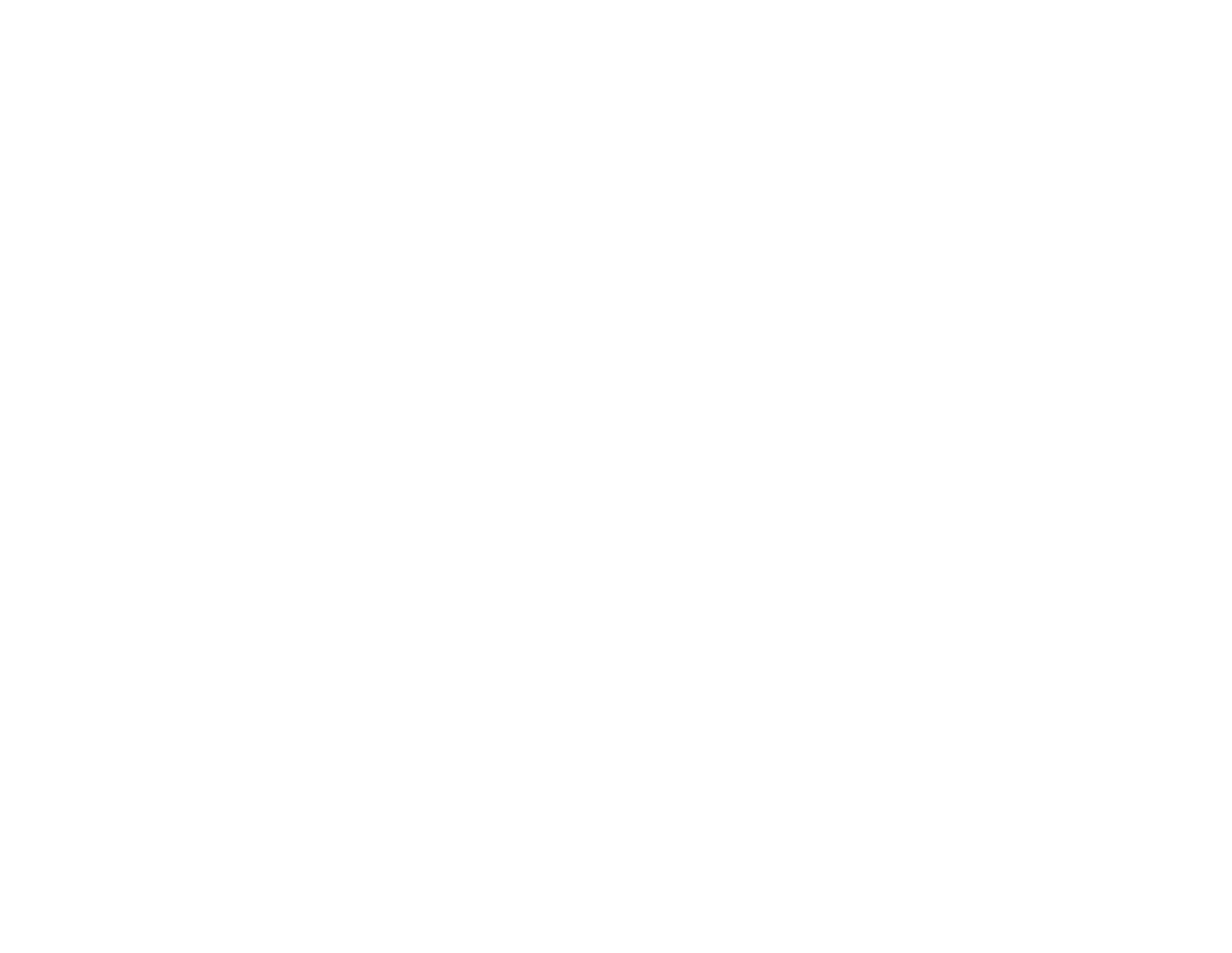| Table 282-0135 Labour force survey estimates (LFS), by census metropolitan area based on 2011 census boundaries, 3-month moving<br>average, seasonally adjusted, monthly (persons unless otherwise noted) |                 |                   |                 |                                            |                                     |                                           |                                           |  |
|-----------------------------------------------------------------------------------------------------------------------------------------------------------------------------------------------------------|-----------------|-------------------|-----------------|--------------------------------------------|-------------------------------------|-------------------------------------------|-------------------------------------------|--|
|                                                                                                                                                                                                           | <b>May 2018</b> | <b>April 2019</b> | <b>May 2019</b> | # Change<br><b>April 2019- May</b><br>2019 | % Change<br>April 2019- May<br>2019 | # Change<br>May 2018 -<br><b>May 2019</b> | % Change<br><b>May 2018 - May</b><br>2019 |  |
| Population $(x 1,000)$                                                                                                                                                                                    | L,238.9         | 1,264.0           | 1,266.4         | 2.4                                        | 0.2%                                | 27.5                                      | 2.2%                                      |  |
| Labour force $(x 1,000)$                                                                                                                                                                                  | 908.5           | 937.7             | 939.7           | 2.0                                        | 0.2%                                | 31.2                                      | 3.4%                                      |  |
| Employment $(x 1,000)$                                                                                                                                                                                    | 839.2           | 866.9             | 873.6           | 6.7                                        | 0.8%                                | 34.4                                      | 4.1%                                      |  |
| Unemployment $(x 1,000)$                                                                                                                                                                                  | 69.3            | 70.8              | 66.1            |                                            | $-6.6%$                             | $-3.2$                                    | $-4.6%$                                   |  |
| Unemployment rate (rate)                                                                                                                                                                                  | 7.6%            | 7.6%              | 7.0%            | $-0.6%$                                    |                                     | $-0.6%$                                   |                                           |  |
| Participation rate (rate)                                                                                                                                                                                 | 73.3%           | 74.2%             | 74.2%           | 0.0%                                       |                                     | 0.9%                                      |                                           |  |
| Employment rate (rate)                                                                                                                                                                                    | 67.7%           | 68.6%             | 69.0%           | 0.4%                                       |                                     | 1.3%                                      |                                           |  |

| Table 282-0128 Labour force survey estimates (LFS), by census metropolitan area based on 2011 census boundaries, 3-month moving<br>average, unadjusted for seasonality, monthly (persons unless otherwise noted) |                 |                   |                 |                                     |                                     |                                           |                                           |  |
|------------------------------------------------------------------------------------------------------------------------------------------------------------------------------------------------------------------|-----------------|-------------------|-----------------|-------------------------------------|-------------------------------------|-------------------------------------------|-------------------------------------------|--|
|                                                                                                                                                                                                                  | <b>May 2018</b> | <b>April 2019</b> | <b>May 2019</b> | # Change<br>April 2019- May<br>2019 | % Change<br>April 2019- May<br>2019 | # Change<br>May 2018 -<br><b>May 2019</b> | % Change<br><b>May 2018 - May</b><br>2019 |  |
| Population $(x 1,000)$                                                                                                                                                                                           | ,238.9          | 1,264.0           | 1,266.4         | 2.4                                 | 0.2%                                | 27.5                                      | 2.2%                                      |  |
| Labour force $(x 1,000)$                                                                                                                                                                                         | 907.4           | 932.6             | 938.4           | 5.8                                 | 0.6%                                | 31.0                                      | 3.4%                                      |  |
| Employment $(x 1,000)$                                                                                                                                                                                           | 840.1           | 865.0             | 876.3           | 11.3                                | 1.3%                                | 36.2                                      | 4.3%                                      |  |
| Full-time employment $(x 1,000)$                                                                                                                                                                                 | 691.0           | 701.2             | 716.5           | 15.3                                | 2.2%                                | 25.5                                      | 3.7%                                      |  |
| Part-time employment (x 1,000)                                                                                                                                                                                   | 149.1           | 163.8             | 159.8           | $-4.0$                              | $-2.4%$                             | 10.7                                      | 7.2%                                      |  |
| Unemployment $(x 1,000)$                                                                                                                                                                                         | 67.3            | 67.6              | 62.2            | $-5.4$                              | $-8.0%$                             | $-5.1$                                    | $-7.6%$                                   |  |
| Not in labour force $(x 1,000)$                                                                                                                                                                                  | 331.5           | 331.4             | 328.0           | $-3.4$                              | $-1.0%$                             | $-3.5$                                    | $-1.1%$                                   |  |
| Unemployment rate (rate)                                                                                                                                                                                         | 7.4%            | 7.2%              | 6.6%            | $-0.6%$                             |                                     | $-0.8%$                                   |                                           |  |
| Participation rate (rate)                                                                                                                                                                                        | 73.2%           | 73.8%             | 74.1%           | 0.3%                                |                                     | 0.9%                                      |                                           |  |
| Employment rate (rate)                                                                                                                                                                                           | 67.8%           | 68.4%             | 69.2%           | $0.8\%$                             |                                     | $1.4\%$                                   |                                           |  |

## **CALGARY CMA**

## **CALGARY CMA**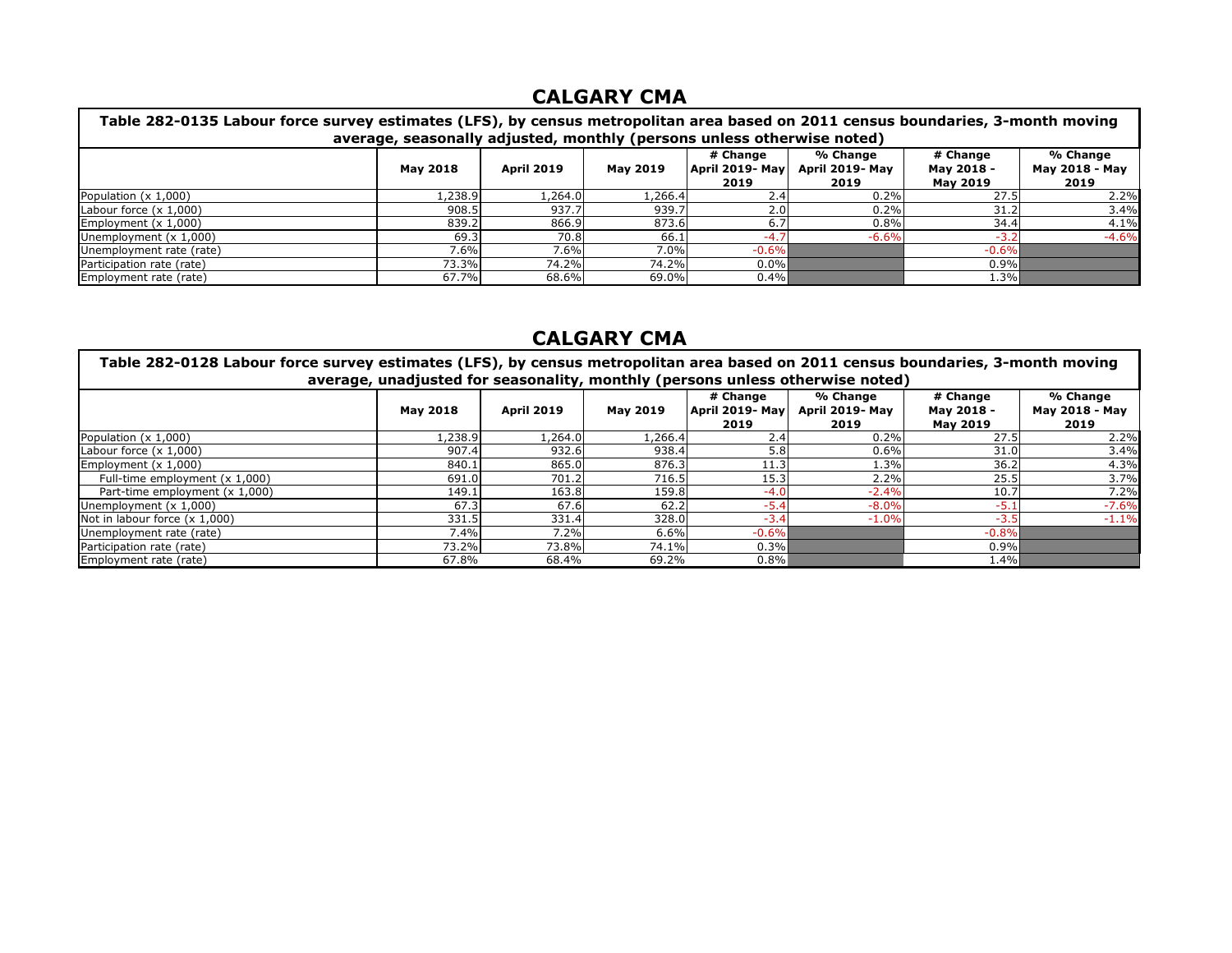| Table 282-0130 Labour force survey estimates (LFS), employment by census metropolitan area based on 2011 census boundaries and North American Industry<br>Classification System (NAICS), 3-month moving average, unadjusted for seasonality, monthly (persons x 1,000) |                 |                   |                |                                     |                                                                         |                  |                  |
|------------------------------------------------------------------------------------------------------------------------------------------------------------------------------------------------------------------------------------------------------------------------|-----------------|-------------------|----------------|-------------------------------------|-------------------------------------------------------------------------|------------------|------------------|
|                                                                                                                                                                                                                                                                        | <b>May 2018</b> | <b>April 2019</b> | <b>May2019</b> | # Change<br>April 2019- May<br>2019 | % Change<br>April 2019- May   May 2018 - May   May 2018 - May  <br>2019 | # Change<br>2019 | % Change<br>2019 |
| Total Employed - All Industries                                                                                                                                                                                                                                        | 840.1           | 865.0             | 876.3          | 11.3                                | 1.3%                                                                    | 36.2             | 4.3%             |
| Goods-Producing Sector                                                                                                                                                                                                                                                 | 189.4           | 188.8             | 189.8          | 1.0                                 | 0.5%                                                                    | 0.4              | 0.2%             |
| Agriculture                                                                                                                                                                                                                                                            | 3.7             | 3.3               | 2.9            | $-0.4$                              | $-12.1%$                                                                | $-0.8$           | $-21.6%$         |
| Forestry, Fishing, Mining, Quarrying, Oil and Gas                                                                                                                                                                                                                      | 49.0            | 57.8              | 55.8           | $-2.0$                              | $-3.5%$                                                                 | 6.8              | 13.9%            |
| <b>Utilities</b>                                                                                                                                                                                                                                                       | 9.8             | 8.0               | 7.6            | $-0.4$                              | $-5.0%$                                                                 | $-2.2$           | $-22.4%$         |
| Construction                                                                                                                                                                                                                                                           | 81.4            | 68.4              | 71.4           | 3.0                                 | 4.4%                                                                    | $-10.0$          | $-12.3%$         |
| Manufacturing                                                                                                                                                                                                                                                          | 45.6            | 51.3              | 52.2           | 0.9                                 | 1.8%                                                                    | 6.6              | 14.5%            |
| Services-Producing Sector                                                                                                                                                                                                                                              | 650.7           | 676.2             | 686.5          | 10.3                                | 1.5%                                                                    | 35.8             | 5.5%             |
| Wholesale & Retail Trade                                                                                                                                                                                                                                               | 119.1           | 120.3             | 119.8          | $-0.5$                              | $-0.4%$                                                                 | 0.7              | 0.6%             |
| Transportation and Warehousing                                                                                                                                                                                                                                         | 54.1            | 53.5              | 55.1           | 1.6                                 | 3.0%                                                                    |                  | 1.8%             |
| Finance, Insurance, Real Estate and Leasing                                                                                                                                                                                                                            | 42.7            | 47.4              | 49.9           | 2.5                                 | 5.3%                                                                    | 7.2              | 16.9%            |
| Professional, Scientific and Technical Services                                                                                                                                                                                                                        | 95.0            | 95.8              | 96.4           | 0.6                                 | 0.6%                                                                    | 1.4              | 1.5%             |
| Business, Building and Other Support Services                                                                                                                                                                                                                          | 32.9            | 37.1              | 37.1           | 0.0                                 | 0.0%                                                                    | 4.2              | 12.8%            |
| <b>Educational Services</b>                                                                                                                                                                                                                                            | 51.2            | 48.9              | 49.8           | 0.9                                 | 1.8%                                                                    | $-1.4$           | $-2.7%$          |
| Health Care and Social Assistance                                                                                                                                                                                                                                      | 97.4            | 100.7             | 101.2          | 0.5                                 | 0.5%                                                                    | 3.8              | 3.9%             |
| Information, Culture and Recreation                                                                                                                                                                                                                                    | 34.3            | 34.7              | 32.6           | $-2.1$                              | $-6.1%$                                                                 | $-1.7$           | $-5.0%$          |
| Accommodation and Food Services                                                                                                                                                                                                                                        | 56.7            | 59.0              | 59.5           | 0.5                                 | 0.8%                                                                    | 2.8              | 4.9%             |
| <b>Other Services</b>                                                                                                                                                                                                                                                  | 38.6            | 44.2              | 49.0           | 4.8                                 | 10.9%                                                                   | 10.4             | 26.9%            |
| <b>Public Administration</b>                                                                                                                                                                                                                                           | 28.8            | 34.6              | 36.2           | 1.6                                 | 4.6%                                                                    | 7.4              | 25.7%            |

# **CALGARY CMA**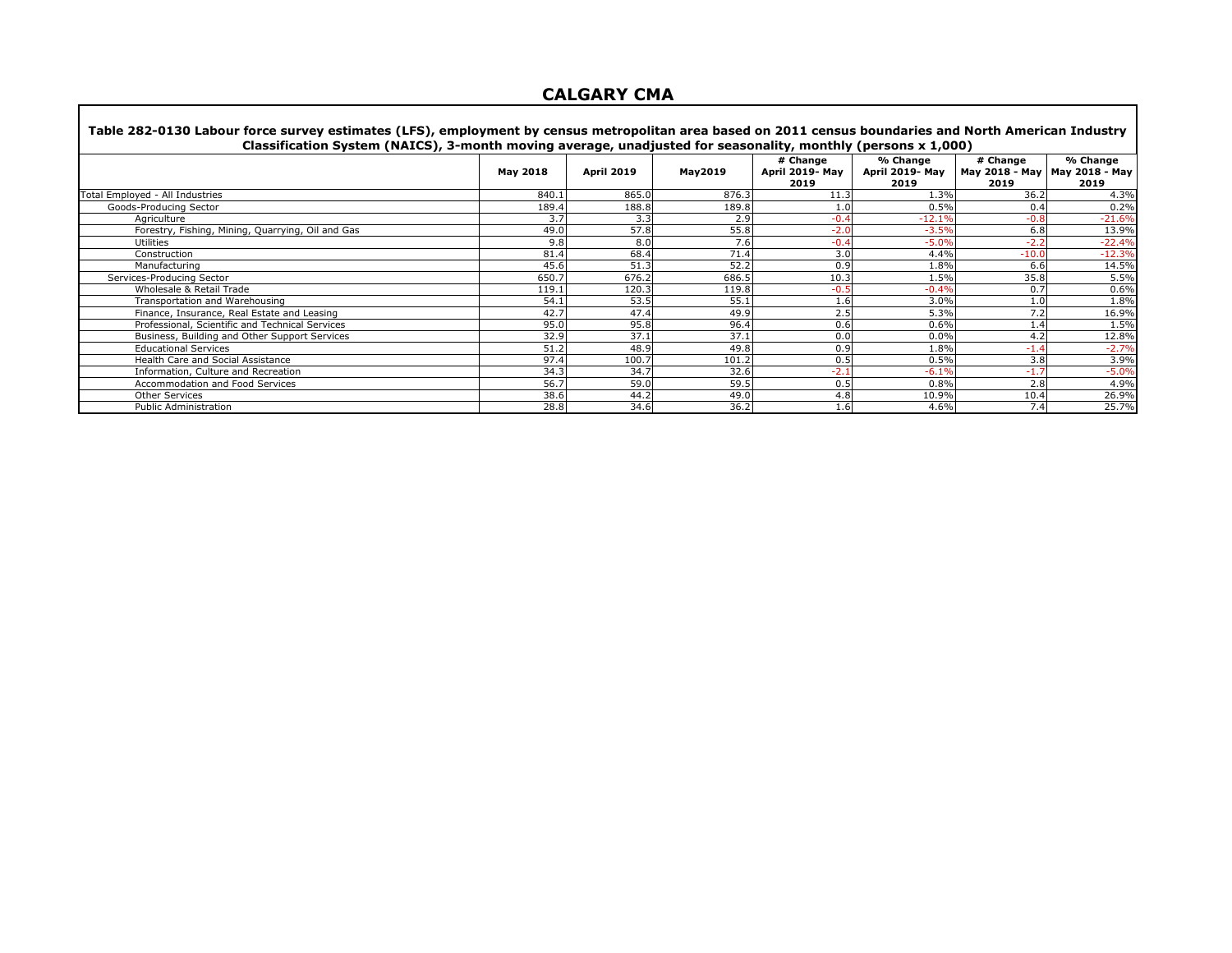| Table 282-0087 Labour force survey estimates (LFS), by sex and age group, seasonally adjusted, monthly (persons unless otheRXise<br>noted) |                 |                   |                 |                                                   |                                                   |                                           |                                           |  |
|--------------------------------------------------------------------------------------------------------------------------------------------|-----------------|-------------------|-----------------|---------------------------------------------------|---------------------------------------------------|-------------------------------------------|-------------------------------------------|--|
|                                                                                                                                            | <b>May 2018</b> | <b>April 2019</b> | <b>May 2019</b> | # Change<br><b>April 2019-</b><br><b>May 2019</b> | % Change<br><b>April 2019-</b><br><b>May 2019</b> | # Change<br>May 2018 -<br><b>May 2019</b> | % Change<br><b>May 2018 - May</b><br>2019 |  |
| Population (x 1,000)                                                                                                                       | 3,463.4         | 3,510.9           | 3,516.2         | 5.3                                               | 0.2%                                              | 52.8                                      | 1.5%                                      |  |
| Labour force $(x 1,000)$                                                                                                                   | 2,484.3         | 2,518.3           | 2,515.1         | $-3.2$                                            | $-0.13%$                                          | 30.8                                      | 1.2%                                      |  |
| Employment $(x 1,000)$                                                                                                                     | 2,327.5         | 2,349.8           | 2,347.6         | $-2.2$                                            | $-0.1%$                                           | 20.1                                      | 0.9%                                      |  |
| Employment full-time (x 1,000)                                                                                                             | 1,918.1         | 1,933.1           | 1,911.8         | $-21.3$                                           | $-1.1%$                                           | $-6.3$                                    | $-0.3%$                                   |  |
| Employment part-time $(x 1,000)$                                                                                                           | 409.4           | 416.7             | 435.7           | 19.0                                              | 4.6%                                              | 26.3                                      | 6.4%                                      |  |
| Unemployment (x 1,000)                                                                                                                     | 156.8           | 168.5             | 167.5           | $-1.0$                                            | $-0.6%$                                           | 10.7                                      | 6.8%                                      |  |
| Unemployment rate (rate)                                                                                                                   | 6.3%            | 6.7%              | 6.7%            | 0.0%                                              |                                                   | 0.4%                                      |                                           |  |
| Participation rate (rate)                                                                                                                  | 71.7%           | 71.7%             | 71.5%           | $-0.2%$                                           |                                                   | $-0.2%$                                   |                                           |  |
| Employment rate (rate)                                                                                                                     | 67.2%           | 66.9%             | 66.8%           | $-0.1%$                                           |                                                   | $-0.4%$                                   |                                           |  |

# **Province of Alberta**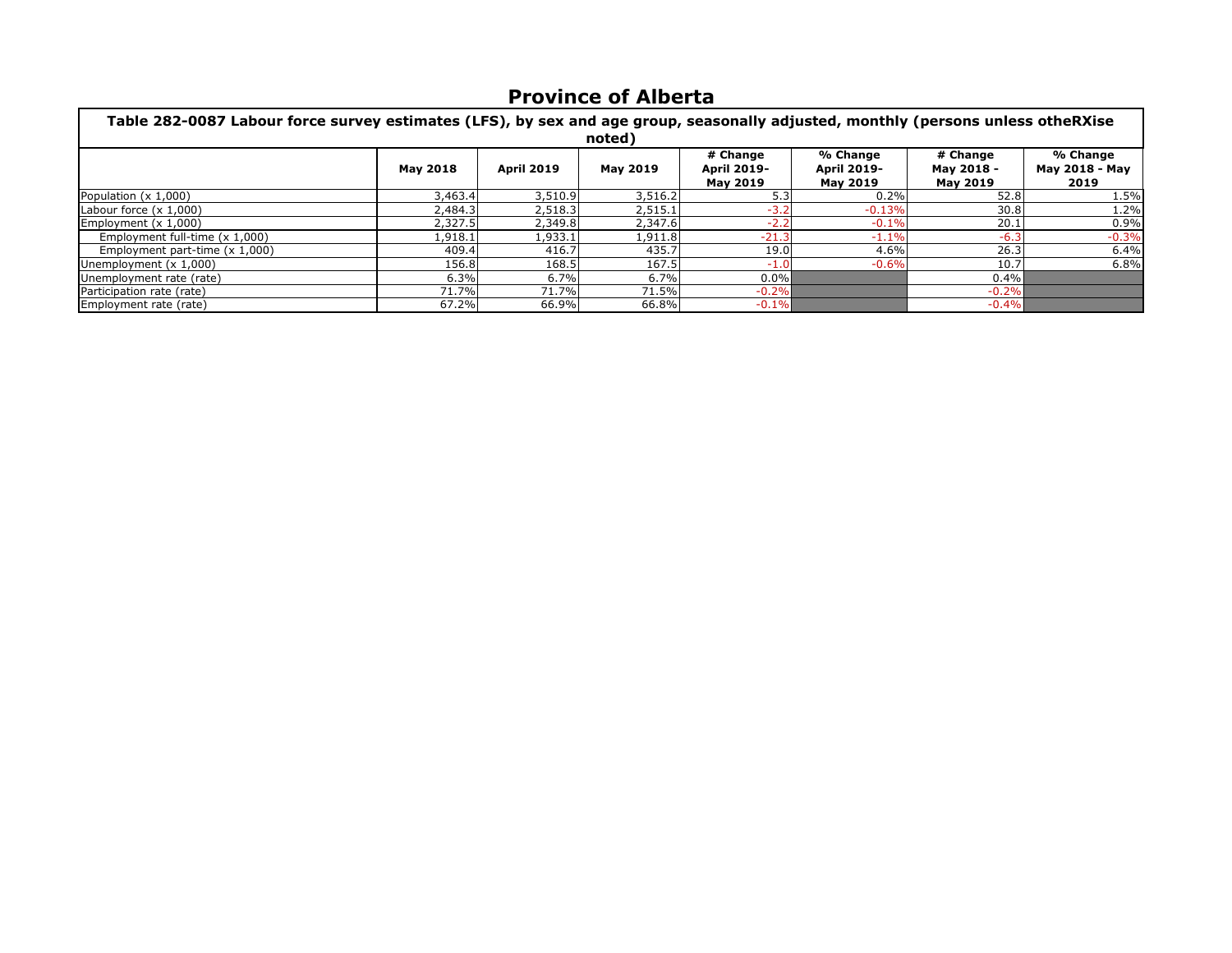| Table 282-0088 Labour force survey estimates (LFS), employment by North American Industry Classification System (NAICS), seasonally<br>adjusted, monthly (persons x 1,000) |                 |                   |                 |                                     |                                     |                                           |                                           |
|----------------------------------------------------------------------------------------------------------------------------------------------------------------------------|-----------------|-------------------|-----------------|-------------------------------------|-------------------------------------|-------------------------------------------|-------------------------------------------|
|                                                                                                                                                                            | <b>May 2018</b> | <b>April 2019</b> | <b>May 2019</b> | # Change<br>April 2019- May<br>2019 | % Change<br>April 2019- May<br>2019 | # Change<br>May 2018 -<br><b>May 2019</b> | % Change<br>May 2018 -<br><b>May 2019</b> |
| Total Employed - All Industries                                                                                                                                            | 2,327.5         | 2,349.8           | 2,347.6         | $-2.2$                              | $-0.1%$                             | 20.1                                      | 0.9%                                      |
| Goods-Producing Sector                                                                                                                                                     | 607.6           | 598.1             | 595.5           | $-2.6$                              | $-0.4%$                             | $-12.1$                                   | $-2.0%$                                   |
| Agriculture                                                                                                                                                                | 49.0            | 48.6              | 48.2            | $-0.4$                              | $-0.8%$                             | $-0.8$                                    | $-1.6%$                                   |
| Forestry, Fishing, Mining, Quarrying, Oil and Gas                                                                                                                          | 155.7           | 153.5             | 152.4           | $-1.1$                              | $-0.7%$                             | $-3.3$                                    | $-2.1%$                                   |
| <b>Utilities</b>                                                                                                                                                           | 23.8            | 23.5              | 23.1            | $-0.4$                              | $-1.7%$                             | $-0.7$                                    | $-2.9%$                                   |
| Construction                                                                                                                                                               | 248.5           | 234.0             | 233.3           | $-0.7$                              | $-0.3%$                             | $-15.2$                                   | $-6.1%$                                   |
| Manufacturing                                                                                                                                                              | 130.6           | 138.4             | 138.5           | 0.1                                 | 0.1%                                | 7.9                                       | 6.0%                                      |
| Services-Producing Sector                                                                                                                                                  | L,719.9         | .,751.7           | ,752.1          | 0.4                                 | $0.0\%$                             | 32.2                                      | 1.9%                                      |
| Wholesale & Retail Trade                                                                                                                                                   | 332.1           | 337.2             | 347.4           | 10.2                                | 3.0%                                | 15.3                                      | 4.6%                                      |
| Transportation and Warehousing                                                                                                                                             | 138.5           | 137.3             | 140.5           | 3.2                                 | 2.3%                                | 2.0                                       | 1.4%                                      |
| Finance, Insurance, Real Estate and Leasing                                                                                                                                | 104.7           | 104.6             | 103.3           | $-1.3$                              | $-1.2%$                             | $-1.4$                                    | $-1.3%$                                   |
| Professional, Scientific and Technical Services                                                                                                                            | 181.3           | 180.7             | 181.7           | 1.0                                 | 0.6%                                | 0.4                                       | 0.2%                                      |
| Business, Building and Other Support Services                                                                                                                              | 80.8            | 91.2              | 85.7            | $-5.5$                              | $-6.0%$                             | 4.9                                       | 6.1%                                      |
| <b>Educational Services</b>                                                                                                                                                | 163.7           | 151.7             | 152.1           | 0.4                                 | 0.3%                                | $-11.6$                                   | $-7.1%$                                   |
| Health Care and Social Assistance                                                                                                                                          | 275.0           | 287.4             | 289.3           | 1.9                                 | 0.7%                                | 14.3                                      | 5.2%                                      |
| Information, Culture and Recreation                                                                                                                                        | 79.6            | 73.1              | 74.1            | 1.0                                 | 1.4%                                | $-5.5$                                    | $-6.9%$                                   |
| Accommodation and Food Services                                                                                                                                            | 147.2           | 144.5             | 140.9           | $-3.6$                              | $-2.5%$                             | $-6.3$                                    | $-4.3%$                                   |
| <b>Other Services</b>                                                                                                                                                      | 108.3           | 123.9             | 119.6           | $-4.3$                              | $-3.5%$                             | 11.3                                      | 10.4%                                     |
| <b>Public Administration</b>                                                                                                                                               | 108.7           | 120.0             | 117.4           | $-2.6$                              | $-2.2%$                             | 8.7                                       | 8.0%                                      |

# **Province of Alberta**

 $\blacksquare$ 

| Table 282-0088 Labour force survey estimates (LFS), employment by North American Industry Cla |
|-----------------------------------------------------------------------------------------------|
| adjusted, monthly (persons x 1,000)                                                           |

 $\mathbf{r}$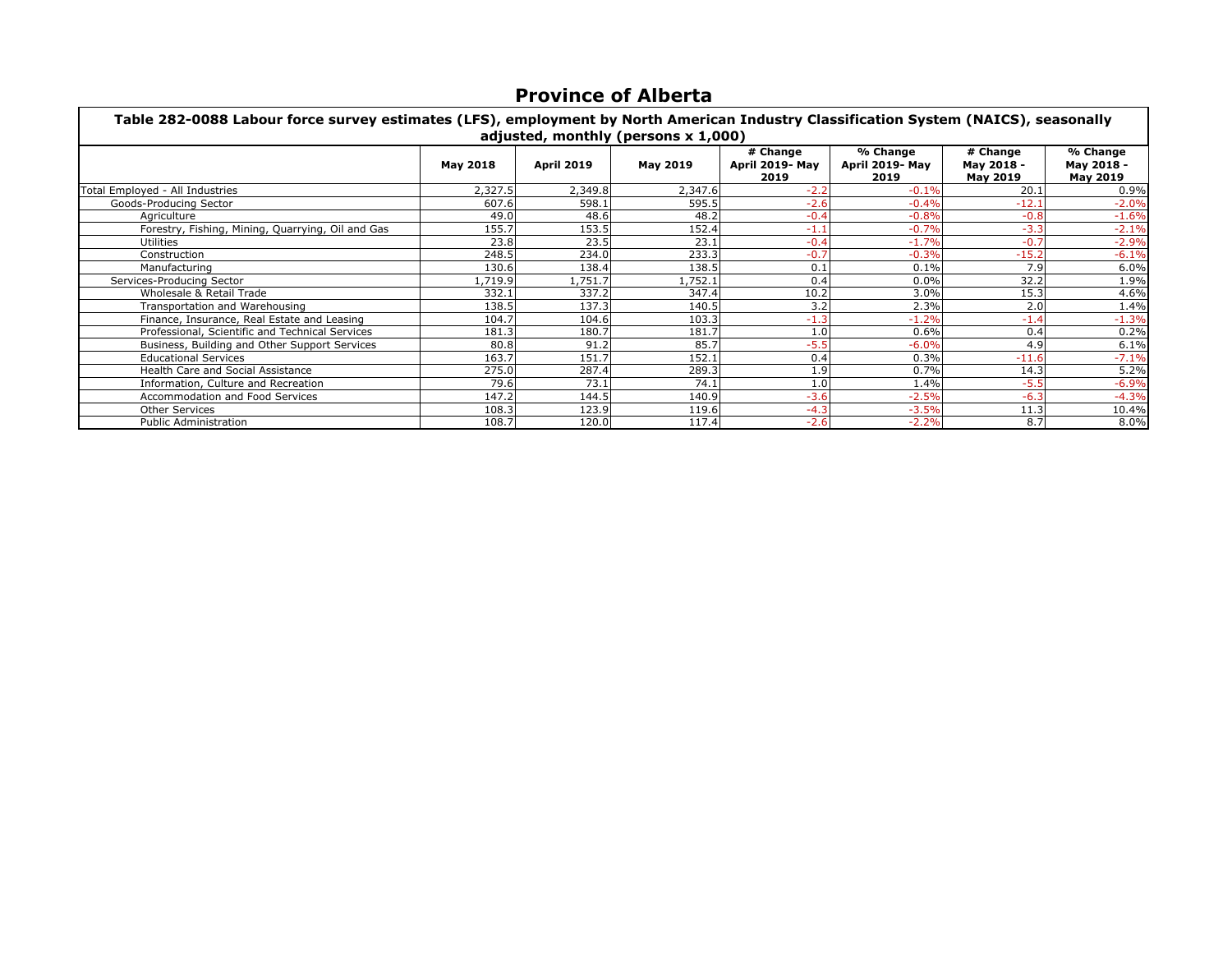| Table 282-0087 Labour force survey estimates (LFS), by sex and age group, seasonally adjusted, monthly (persons unless otherwise |                 |                   |                           |                                                    |                                             |                                           |                                           |  |
|----------------------------------------------------------------------------------------------------------------------------------|-----------------|-------------------|---------------------------|----------------------------------------------------|---------------------------------------------|-------------------------------------------|-------------------------------------------|--|
|                                                                                                                                  | <b>May 2018</b> | <b>April 2019</b> | noted)<br><b>May 2019</b> | # Change<br><b>April 2019 -</b><br><b>May 2019</b> | % Change<br><b>April 2019 - May</b><br>2019 | # Change<br>May 2018 -<br><b>May 2019</b> | % Change<br><b>May 2018 - May</b><br>2019 |  |
| Population (x 1,000)                                                                                                             | 30,233.8        | 30,625.8          | 30,662.4                  | 36.6                                               | 0.1%                                        | 428.6                                     | 1.4%                                      |  |
| Labour force $(x 1,000)$                                                                                                         | 19,710.7        | 20,187.8          | 20,138.6                  | $-49.2$                                            | $-0.24%$                                    | 427.9                                     | 2.2%                                      |  |
| Employment $(x 1,000)$                                                                                                           | 18,560.7        | 19,029.1          | 19,056.8                  | 27.7                                               | 0.146%                                      | 496.1                                     | 2.7%                                      |  |
| Employment full-time (x 1,000)                                                                                                   | 15,085.7        | 15,418.3          | 15,446.0                  | 27.7                                               | 0.2%                                        | 360.3                                     | 2.4%                                      |  |
| Employment part-time $(x 1,000)$                                                                                                 | 3,475.0         | 3,610.8           | 3,610.8                   | 0.0                                                | 0.0%                                        | 135.8                                     | 3.9%                                      |  |
| Unemployment (x 1,000)                                                                                                           | 1,150.0         | 1,158.7           | 1,081.8                   | $-76.9$                                            | $-6.6%$                                     | $-68.2$                                   | $-5.9%$                                   |  |
| Unemployment rate (rate)                                                                                                         | 5.8%            | 5.7%              | 5.4%                      | $-0.3%$                                            |                                             | $-0.4%$                                   |                                           |  |
| Participation rate (rate)                                                                                                        | 65.4%           | 65.9%             | 65.7%                     | $-0.2%$                                            |                                             | $0.3\%$                                   |                                           |  |
| Employment rate (rate)                                                                                                           | 61.6%           | 62.1%             | 62.2%                     | $0.1\%$                                            |                                             | $0.6\%$                                   |                                           |  |

### **CANADA**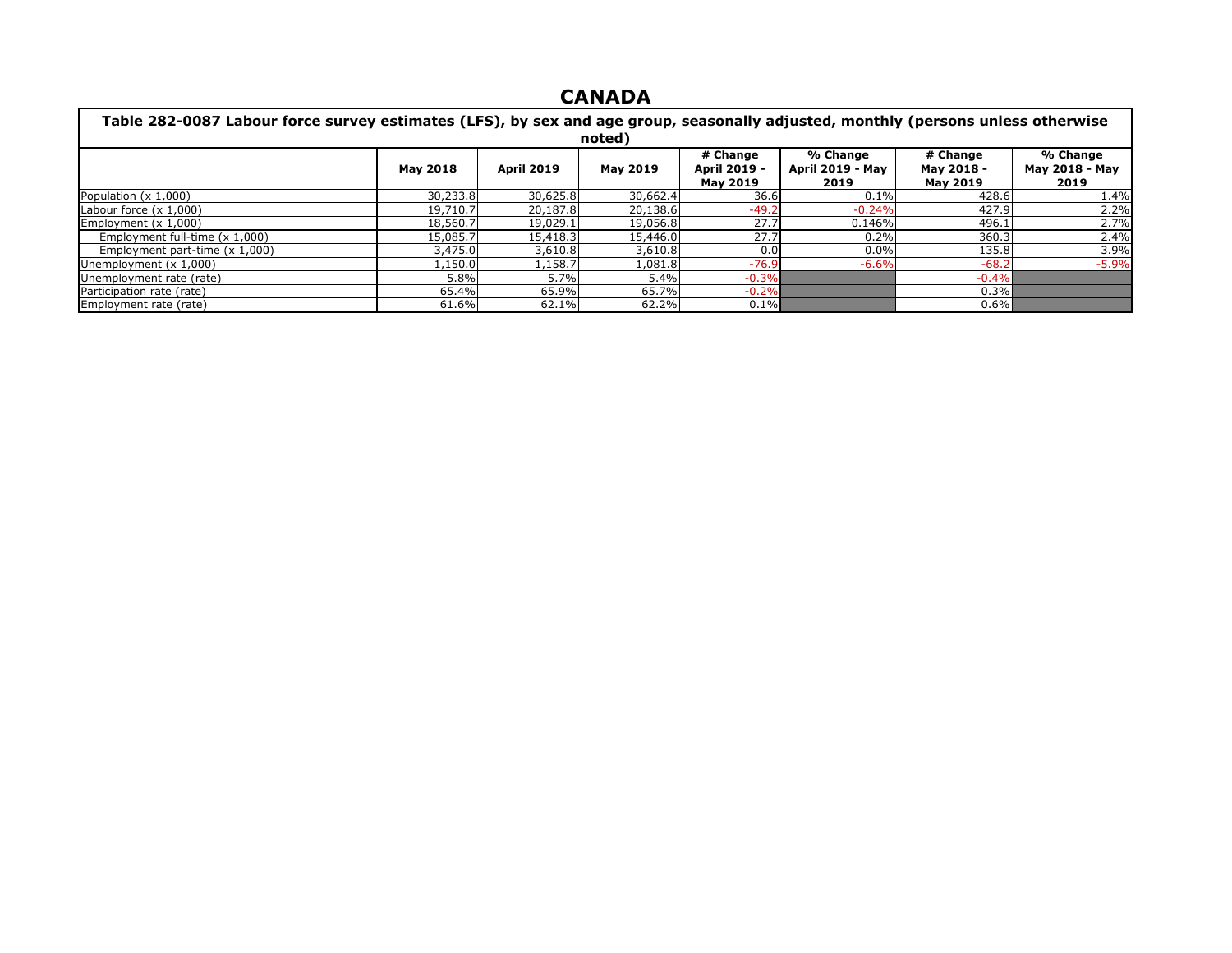| TADIC EVE VVOO EGDOM TOTCC SAFTCY CSUMACS (EFS)/ CHIPIOYMCHU BY NOTUL AMCHONI INGGSU Y CRSSMICAUOH SYSCHIF (NAICS)// SCASONAHY |                 |                   | adjusted, monthly (persons x 1,000) |                                     |                                     |                                           |                                           |
|--------------------------------------------------------------------------------------------------------------------------------|-----------------|-------------------|-------------------------------------|-------------------------------------|-------------------------------------|-------------------------------------------|-------------------------------------------|
|                                                                                                                                | <b>May 2018</b> | <b>April 2019</b> | <b>May 2019</b>                     | # Change<br>April 2019- May<br>2019 | % Change<br>April 2019- May<br>2019 | # Change<br>May 2018 -<br><b>May 2019</b> | % Change<br>May 2018 -<br><b>May 2019</b> |
| Total Employed - All Industries                                                                                                | 18,603.7        | 19,029.1          | 19,056.8                            | 27.7                                | 0.1%                                | 453.1                                     | 2.4%                                      |
| Goods-Producing Sector                                                                                                         | 3,910.5         | 3,988.0           | 3,992.9                             | 4.9                                 | 0.1%                                | 82.4                                      | 2.1%                                      |
| Agriculture                                                                                                                    | 280.8           | 287.1             | 289.8                               | 2.7                                 | 0.9%                                | 9.0                                       | 3.2%                                      |
| Forestry, Fishing, Mining, Quarrying, Oil and Gas                                                                              | 338.4           | 344.1             | 345.4                               | 1.3                                 | 0.4%                                | 7.0 <sub>1</sub>                          | 2.1%                                      |
| <b>Utilities</b>                                                                                                               | 144.0           | 143.5             | 143.7                               | 0.2                                 | 0.1%                                | $-0.3$                                    | $-0.2%$                                   |
| Construction                                                                                                                   | ,422.7          | 1,465.1           | .456.5                              | $-8.6$                              | $-0.6%$                             | 33.8                                      | 2.4%                                      |
| Manufacturing                                                                                                                  | 1,724.7         | 1,748.2           | L,757.6                             | 9.4                                 | 0.5%                                | 32.9                                      | 1.9%                                      |
| Services-Producing Sector                                                                                                      | 14,693.2        | 15,041.1          | 15,063.9                            | 22.8                                | 0.2%                                | 370.7                                     | 2.5%                                      |
| Trade                                                                                                                          | 2,791.1         | 2,861.3           | 2,866.0                             | 4.7                                 | 0.2%                                | 74.9                                      | 2.7%                                      |
| Transportation and Warehousing                                                                                                 | 987.2           | 1,032.7           | 1,042.7                             | 10.0                                | 1.0%                                | 55.5                                      | 5.6%                                      |
| Finance, Insurance, Real Estate and Leasing                                                                                    | 1,176.0         | 1,196.2           | 1,193.9                             | $-2.3$                              | $-0.2%$                             | 17.9                                      | 1.5%                                      |
| Professional, Scientific and Technical Services                                                                                | ,475.1          | 1,525.0           | .,542.2                             | 17.2                                | 1.1%                                | 67.1                                      | 4.5%                                      |
| Business, Building and Other Support Services                                                                                  | 761.9           | 799.3             | 779.9                               | $-19.4$                             | $-2.4%$                             | 18.0                                      | 2.4%                                      |
| <b>Educational Services</b>                                                                                                    | 1,312.0         | 1,348.8           | .,350.0                             | 1.2                                 | 0.1%                                | 38.0                                      | 2.9%                                      |
| <b>Health Care and Social Assistance</b>                                                                                       | 2,378.3         | 2,446.6           | 2,467.0                             | 20.4                                | 0.8%                                | 88.7                                      | 3.7%                                      |
| Information, Culture and Recreation                                                                                            | 786.8           | 776.9             | 781.3                               | 4.4                                 | 0.6%                                | $-5.5$                                    | $-0.7%$                                   |
| <b>Accommodation and Food Services</b>                                                                                         | ,258.5          | ,208.2            | ,195.8                              | $-12.4$                             | $-1.0%$                             | $-62.7$                                   | $-5.0%$                                   |
| <b>Other Services</b>                                                                                                          | 795.5           | 833.5             | 841.4                               | 7.9                                 | 0.9%                                | 45.9                                      | 5.8%                                      |
| <b>Public Administration</b>                                                                                                   | 970.9           | 1,012.5           | 1,003.6                             | $-8.9$                              | $-0.9%$                             | 32.7                                      | 3.4%                                      |

#### **ISSIfication System (NAICS), seasonally**

| Table 282-0088 Labour force survey estimates (LFS), employment by North American Industry Clas |                 |                   |                 |                             |  |  |
|------------------------------------------------------------------------------------------------|-----------------|-------------------|-----------------|-----------------------------|--|--|
| adjusted, monthly (persons $x$ 1,000)                                                          |                 |                   |                 |                             |  |  |
|                                                                                                | <b>May 2018</b> | <b>April 2019</b> | <b>May 2019</b> | # Change<br>April 2019- May |  |  |
|                                                                                                |                 |                   |                 |                             |  |  |

 $\mathcal{A}$ 

## **CANADA**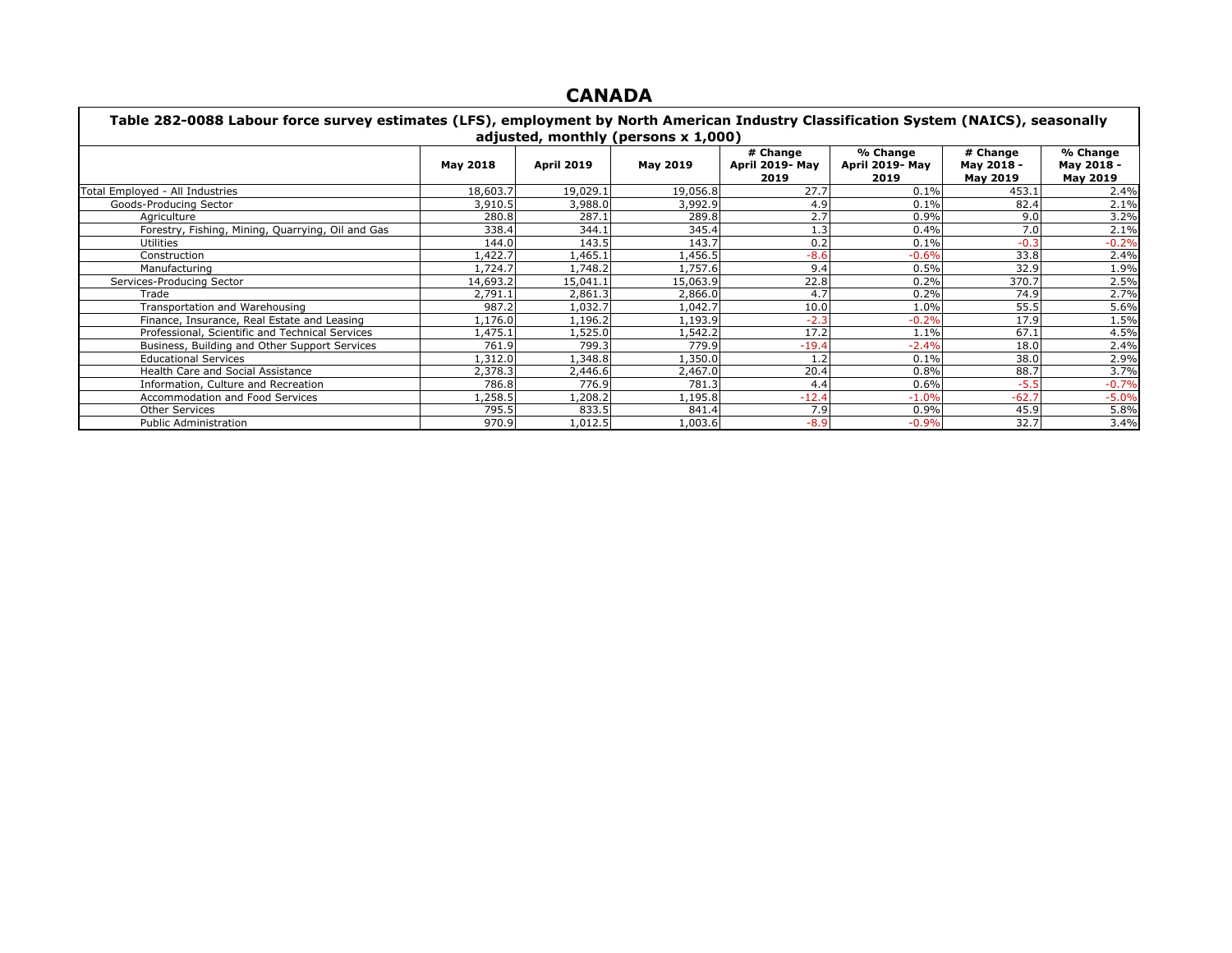| <b>Unemployment Rates for Key Markets</b> |                 |                   |                 |  |  |  |
|-------------------------------------------|-----------------|-------------------|-----------------|--|--|--|
|                                           | <b>May 2018</b> | <b>April 2019</b> | <b>May 2019</b> |  |  |  |
| <b>Calgary</b>                            | 7.6%            | 7.6%              | 7.0%            |  |  |  |
| Alberta                                   | 6.3%            | 6.7%              | 6.7%            |  |  |  |
| <b>Canada</b>                             | 5.8%            | 5.7%              | 5.4%            |  |  |  |
| <b>Montreal</b>                           | 6.0%            | 5.4%              | 5.4%            |  |  |  |
| <b>Ottawa</b>                             | 4.4%            | 5.5%              | 5.4%            |  |  |  |
| <b>Toronto</b>                            | 6.2%            | 5.5%              | 5.4%            |  |  |  |
| <b>Edmonton</b>                           | 6.6%            | 6.9%              | 6.8%            |  |  |  |
| Vancouver                                 | 4.2%            | 4.4%              | 4.2%            |  |  |  |
| Winnipeg                                  | 6.7%            | 5.2%              | 5.1%            |  |  |  |
| Regina                                    | 6.3%            | 4.5%              | 4.4%            |  |  |  |
| Saskatoon                                 | 6.9%            | 6.1%              | 6.1%            |  |  |  |
| <b>Wood Buffalo</b>                       |                 |                   |                 |  |  |  |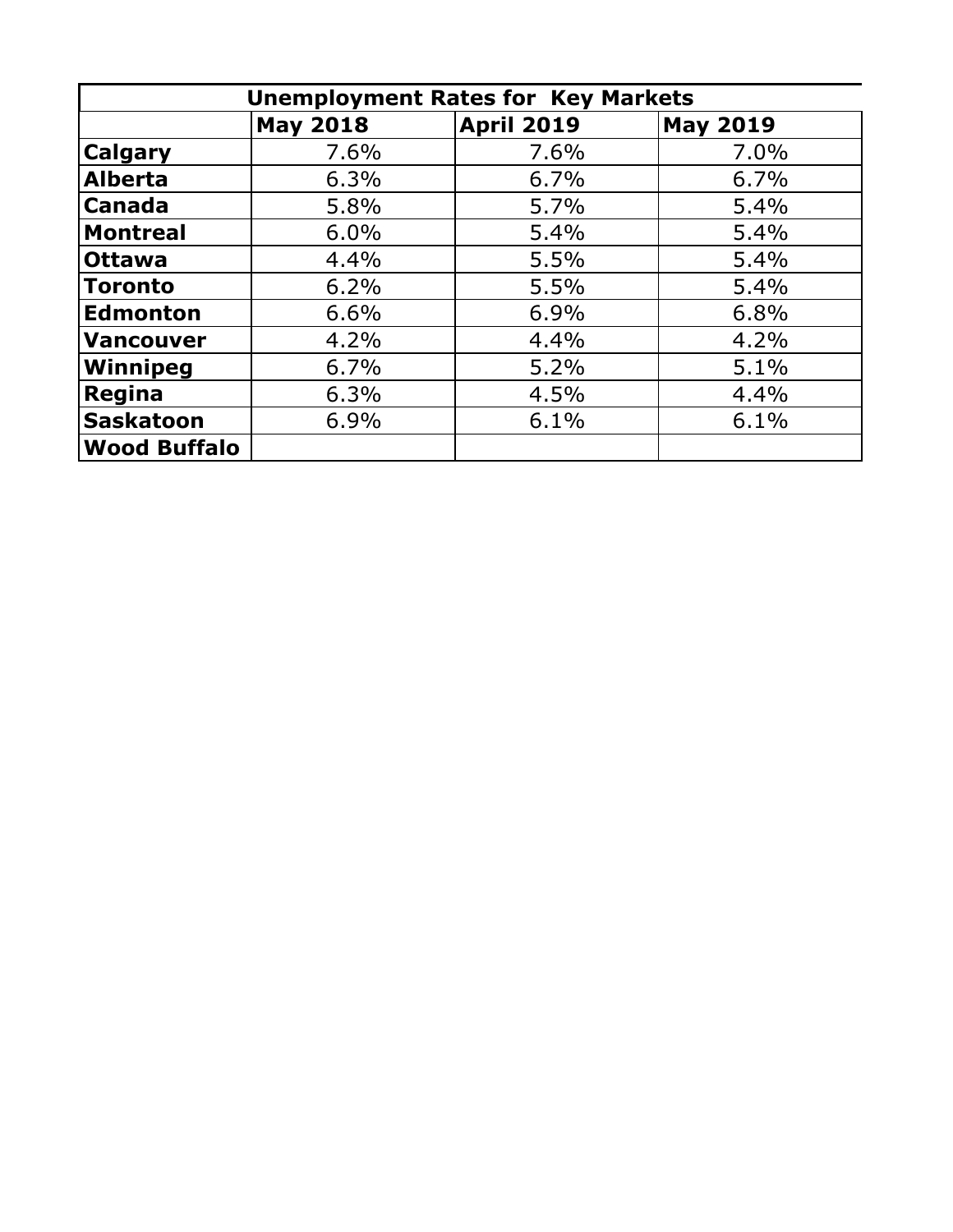# **Facts & Figures**

| Highest Unemployment Rate during 2008-2010 downturn:                                                                                                                                                                                                  | 7.5% in January 2010          |
|-------------------------------------------------------------------------------------------------------------------------------------------------------------------------------------------------------------------------------------------------------|-------------------------------|
| Highest Unemployment Rate during 1992-1996 downturn:<br>Number of additional jobs we would need to lose to reach this level:<br>(or amount labour force would need to grow by with no additional new jobs)                                            | 10.8% in July 1993<br>35,388  |
| Highest Unemployment Rate during 1982-1985 downturn:<br>Number of additional jobs we would need to lose to reach this level:<br>(or amount labour force would need to grow by with no additional new jobs)                                            | 13.2% in March 1983<br>57,940 |
| The last time Calgary had negative employment growth:                                                                                                                                                                                                 |                               |
| Between November 2009 and May 2010 Calgary lost 12,900 jobs.<br>Between November 2008 and July 2009 Calgary lost 27,000 jobs.<br>From peak employment in November 2008 to the lowest level reached in May 2010 -<br>33,400 jobs were lost in Calgary. |                               |
| Calgary lost a small number of jobs July-August 2012 (2,400), again in March 2013<br>(3,200), and again (3,300) in February to April 2014.                                                                                                            |                               |
| Calgary<br>Number of jobs gained/lost in 2014:                                                                                                                                                                                                        | 17,600                        |
| Number of jobs gained/lost in 2015:                                                                                                                                                                                                                   | $-8,100$                      |
| Number of jobs gained/lost December 2014 to June 2016:                                                                                                                                                                                                | $-13,300$                     |
| Number of jobs gained/lost in 2016:                                                                                                                                                                                                                   | 14,400                        |
| Number of jobs gained/lost in 2017:                                                                                                                                                                                                                   | 15,500                        |
| Number of jobs gained/lost in 2018:                                                                                                                                                                                                                   | 10,100                        |
| Number of jobs gained/lost in 2019:                                                                                                                                                                                                                   | 28,100                        |
| <b>Alberta</b>                                                                                                                                                                                                                                        |                               |
| Number of jobs gained/lost in 2014:                                                                                                                                                                                                                   | 59,900                        |
| Number of jobs gained/lost in 2015:                                                                                                                                                                                                                   | $-20,500$                     |
| Number of jobs gained/lost December 2014 to June 2016:                                                                                                                                                                                                | $-46,100$                     |
| Number of jobs gained/lost in 2016:                                                                                                                                                                                                                   | $-15,700$                     |
| Number of jobs gained/lost in 2017:                                                                                                                                                                                                                   | 54,900                        |
| Number of jobs gained/lost in 2018:                                                                                                                                                                                                                   | 21,300                        |
| Number of jobs gained/lost in 2019:                                                                                                                                                                                                                   | 21,200                        |
| Source: Table 282-0135 (Calgary, Table 282-0087 (Alberta), Statistics Canada                                                                                                                                                                          |                               |

Note: Labour Force Survey, Employment, Seasonally Adjusted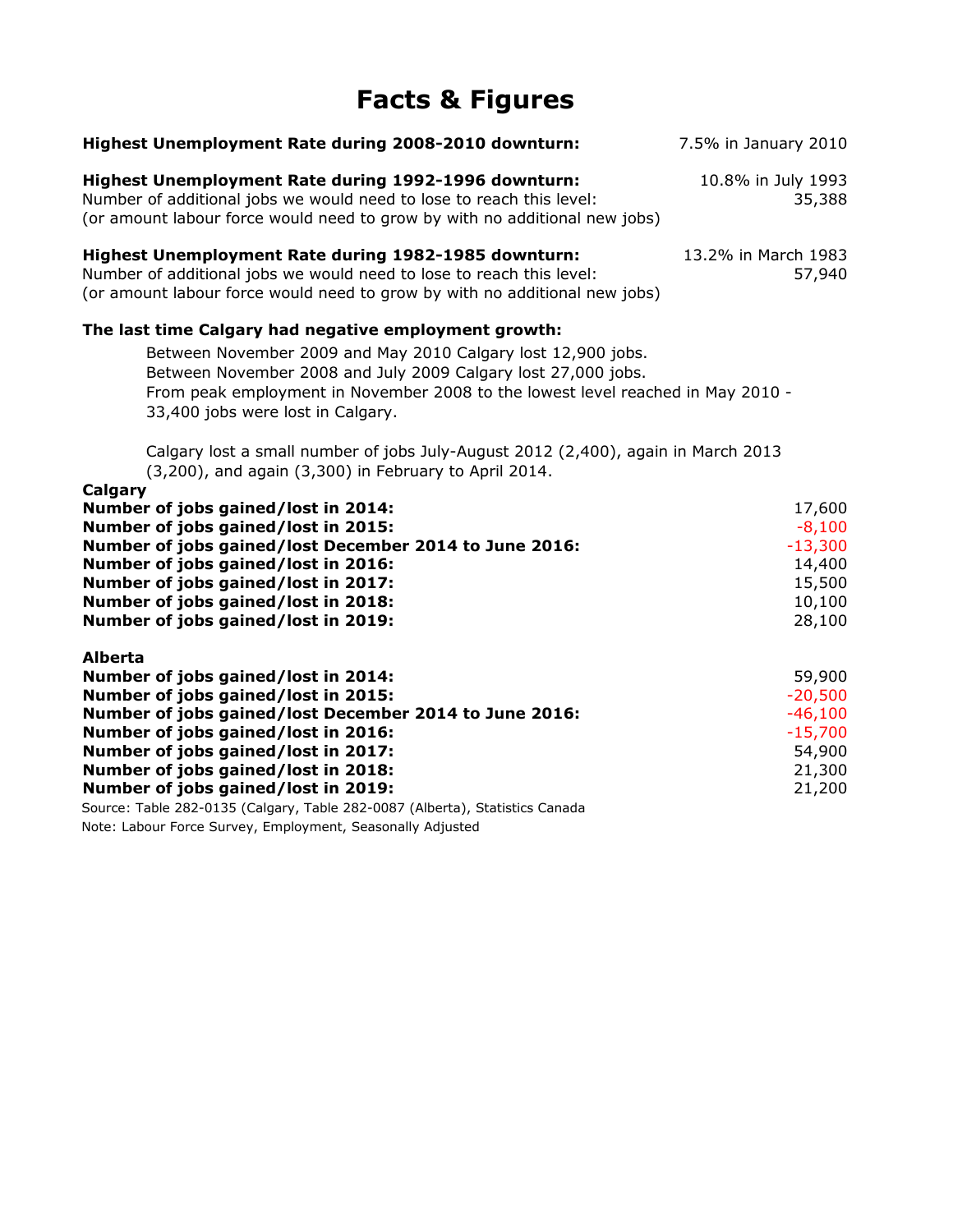### **Unemployment Rate Across Canada**



*Source: Statistics Canada*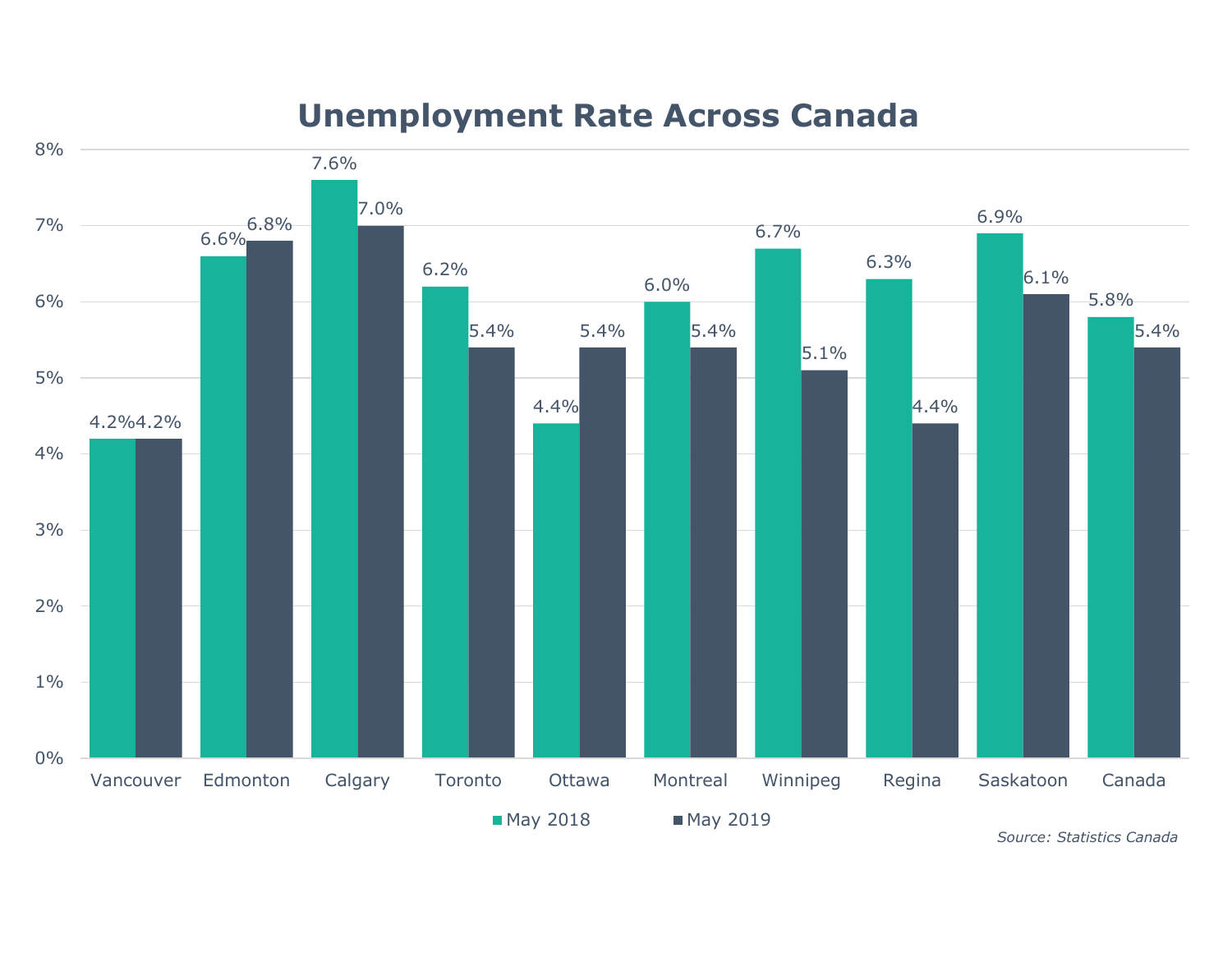

### **Labour Force Participation Rate Across Canada**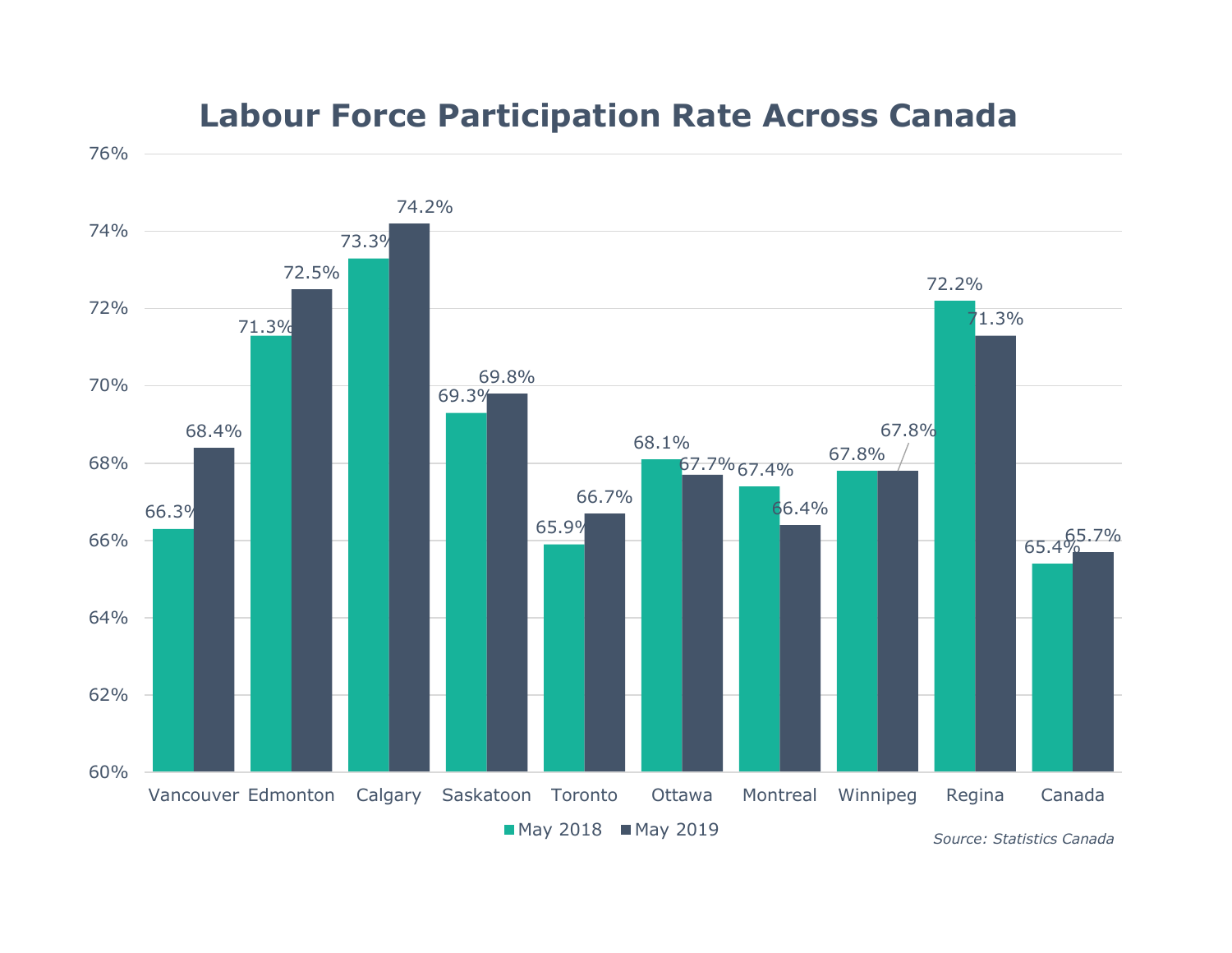

#### **Calgary CMA Employment by Industry (876,300)**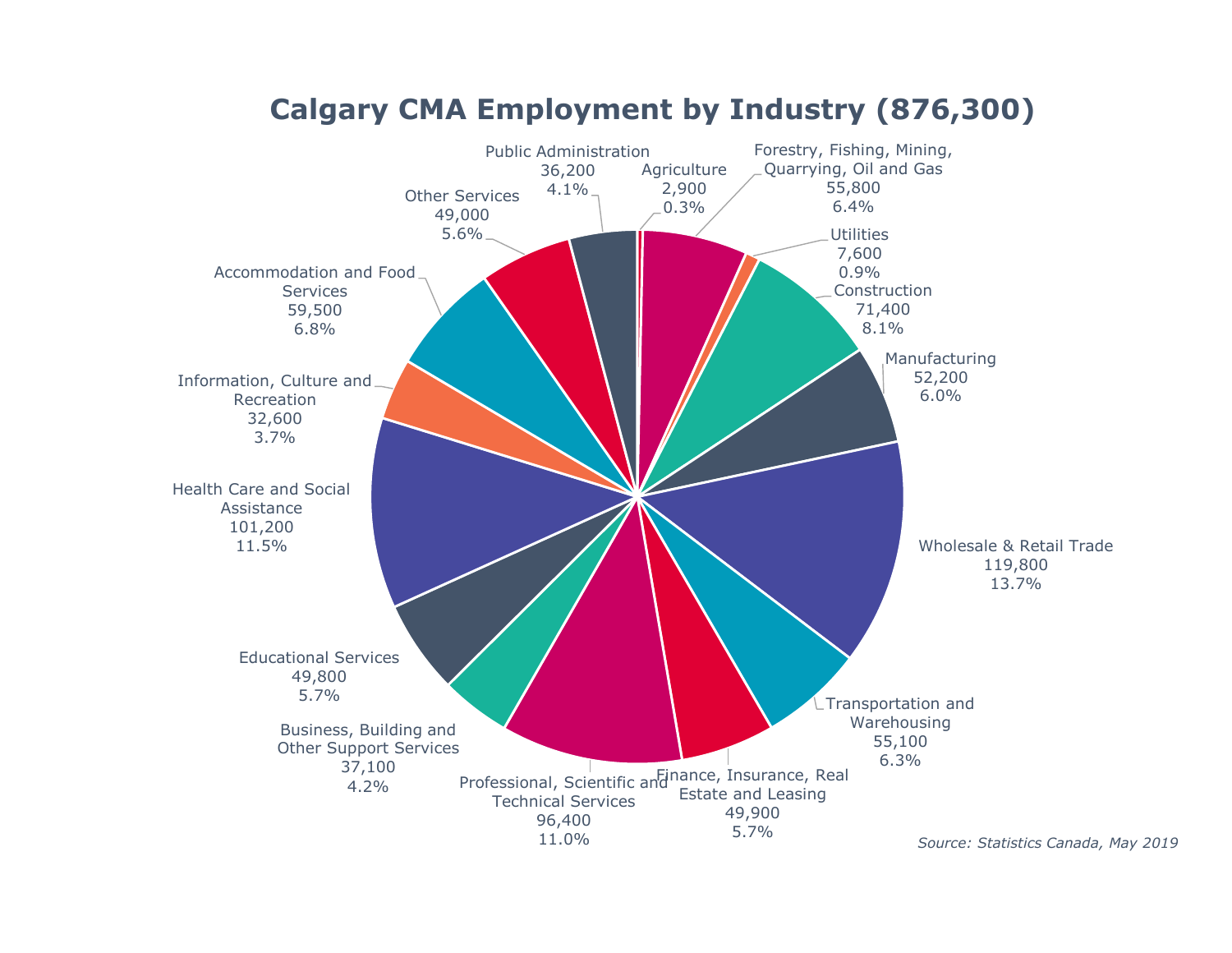

#### **Calgary CMA 12-Month Net Jobs Gained or Lost by Industry** (May 2019)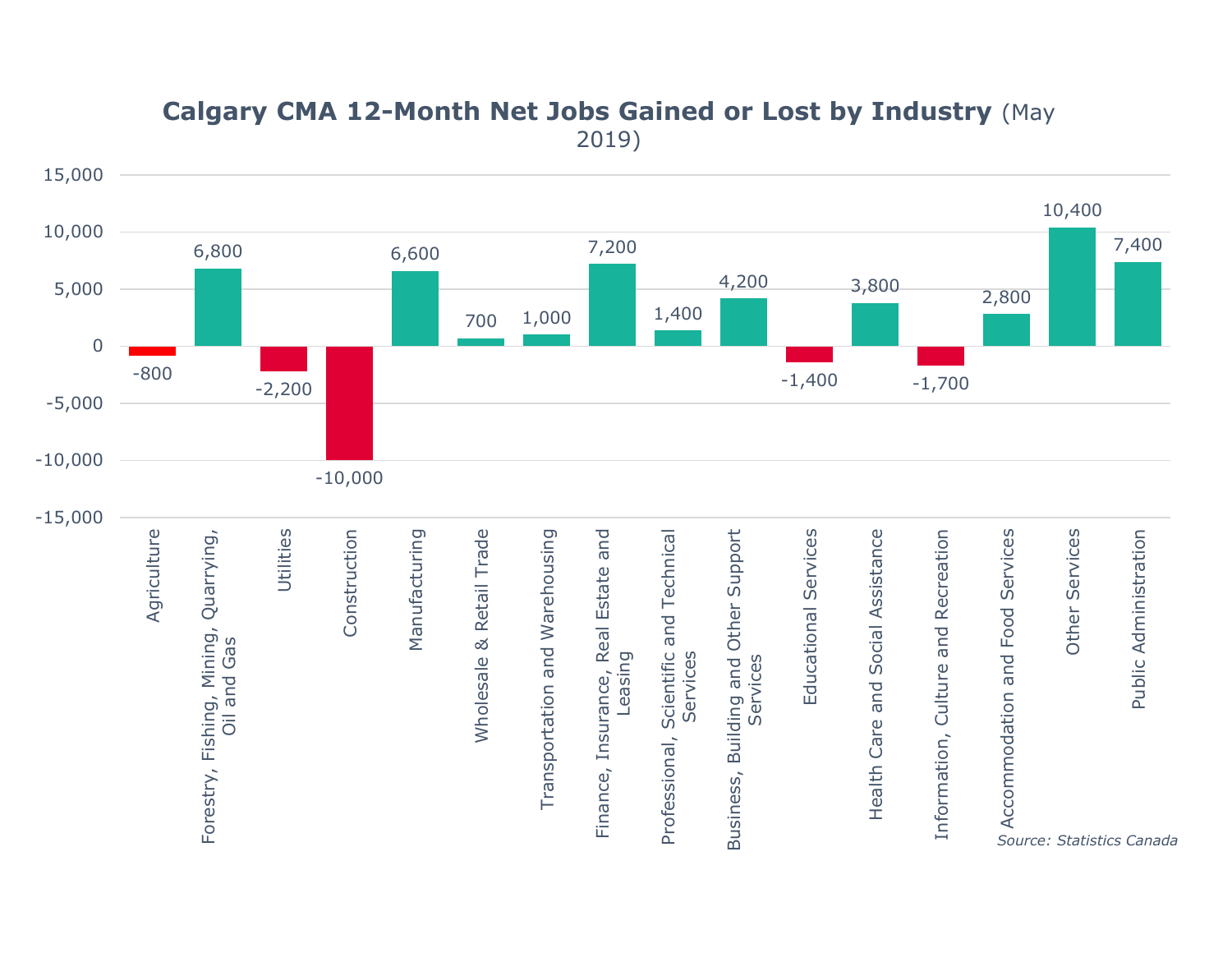

#### **Calgary CMA Monthly Net Jobs Gained or Lost by Industry**

(April 2019 - May 2019)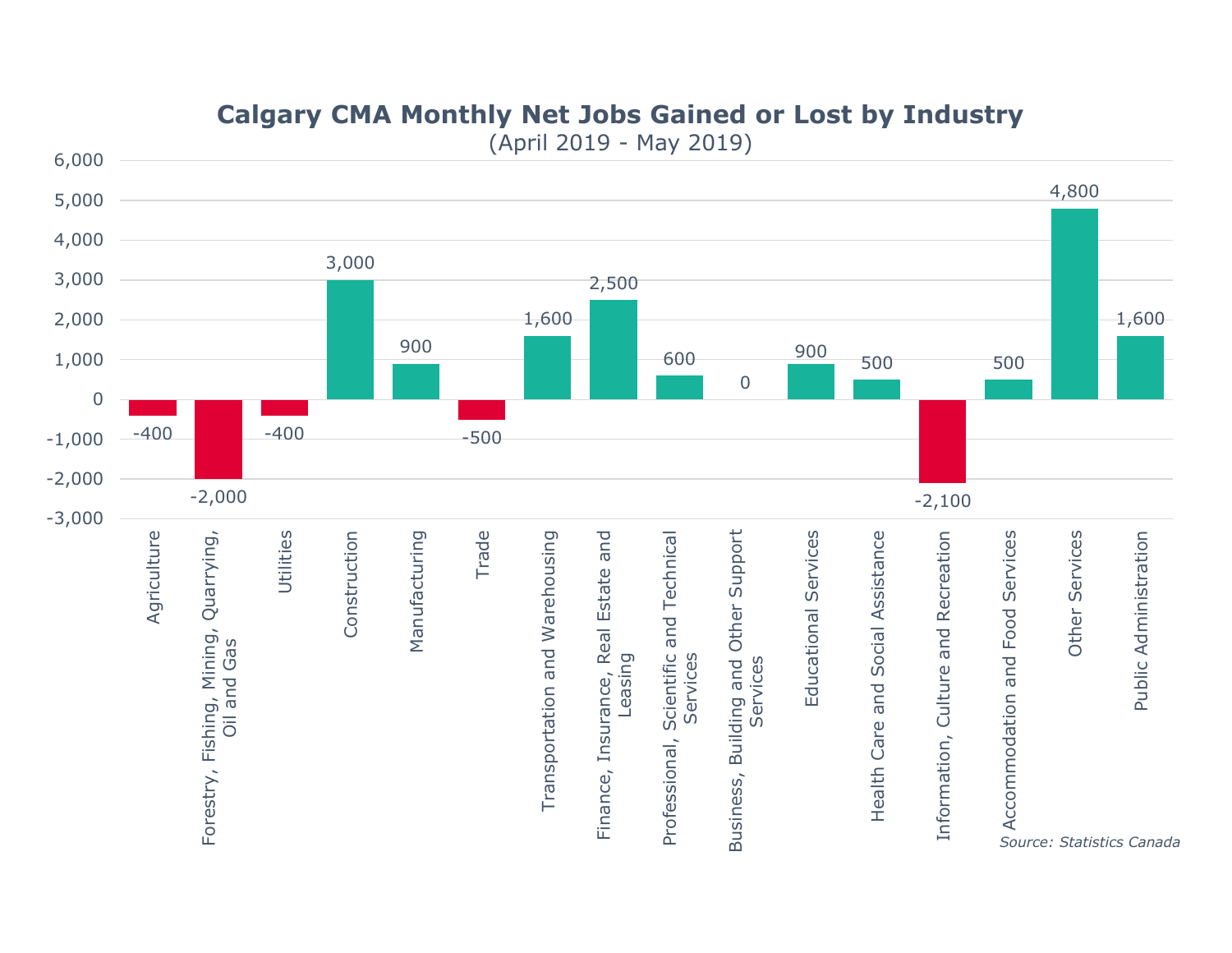### **Annual Employment Growth**



*Source: Statistics Canada, May 2018 - May 2019*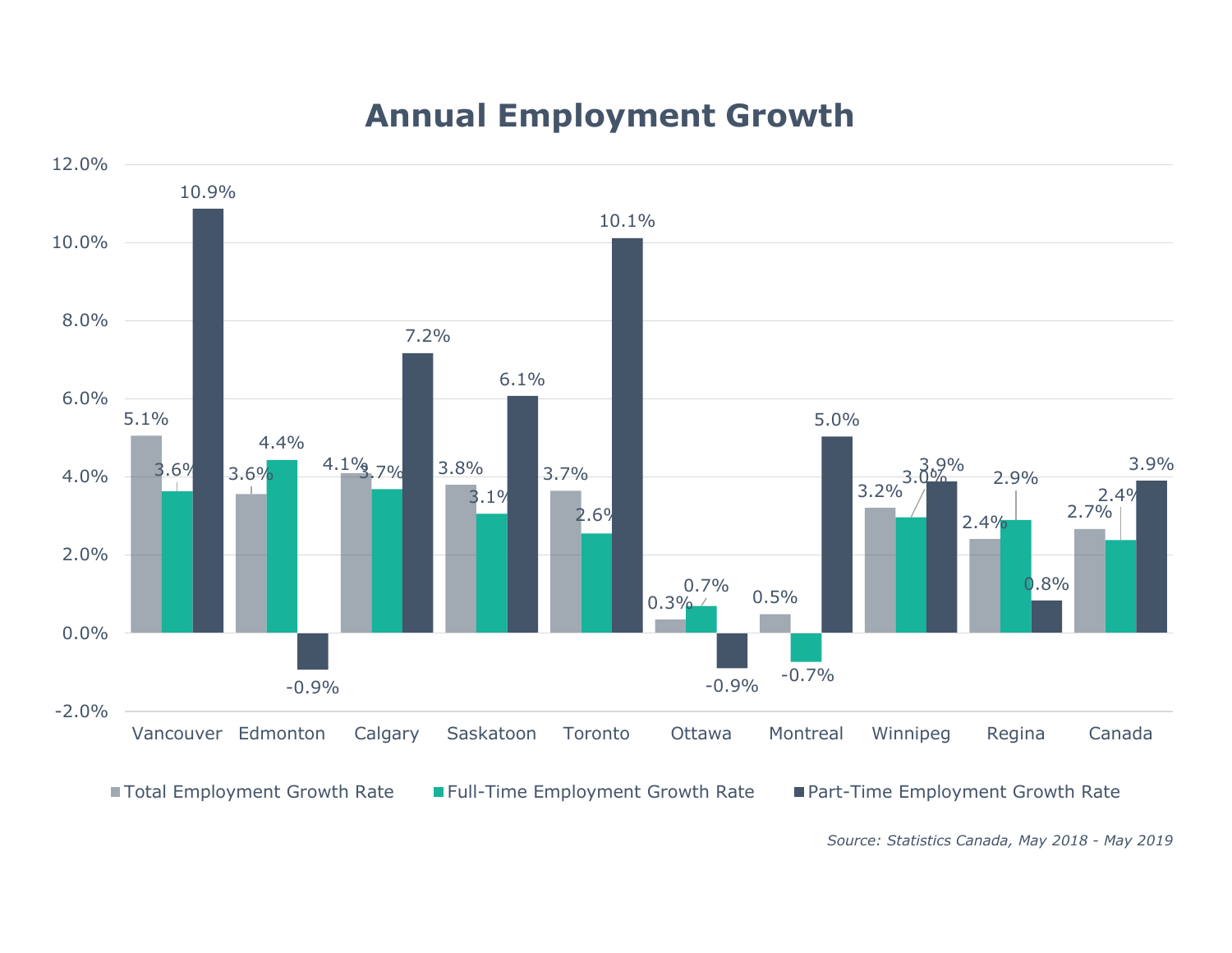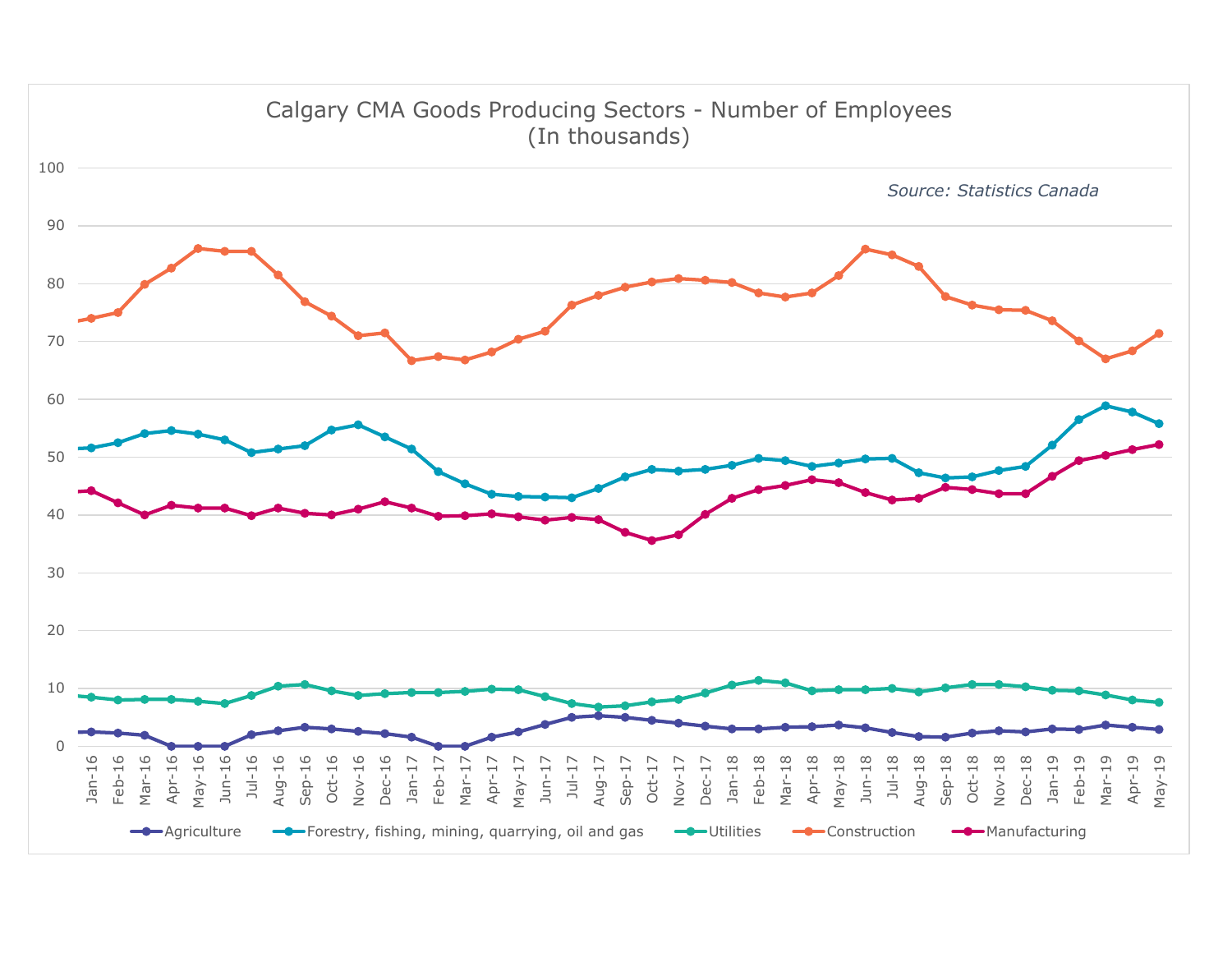